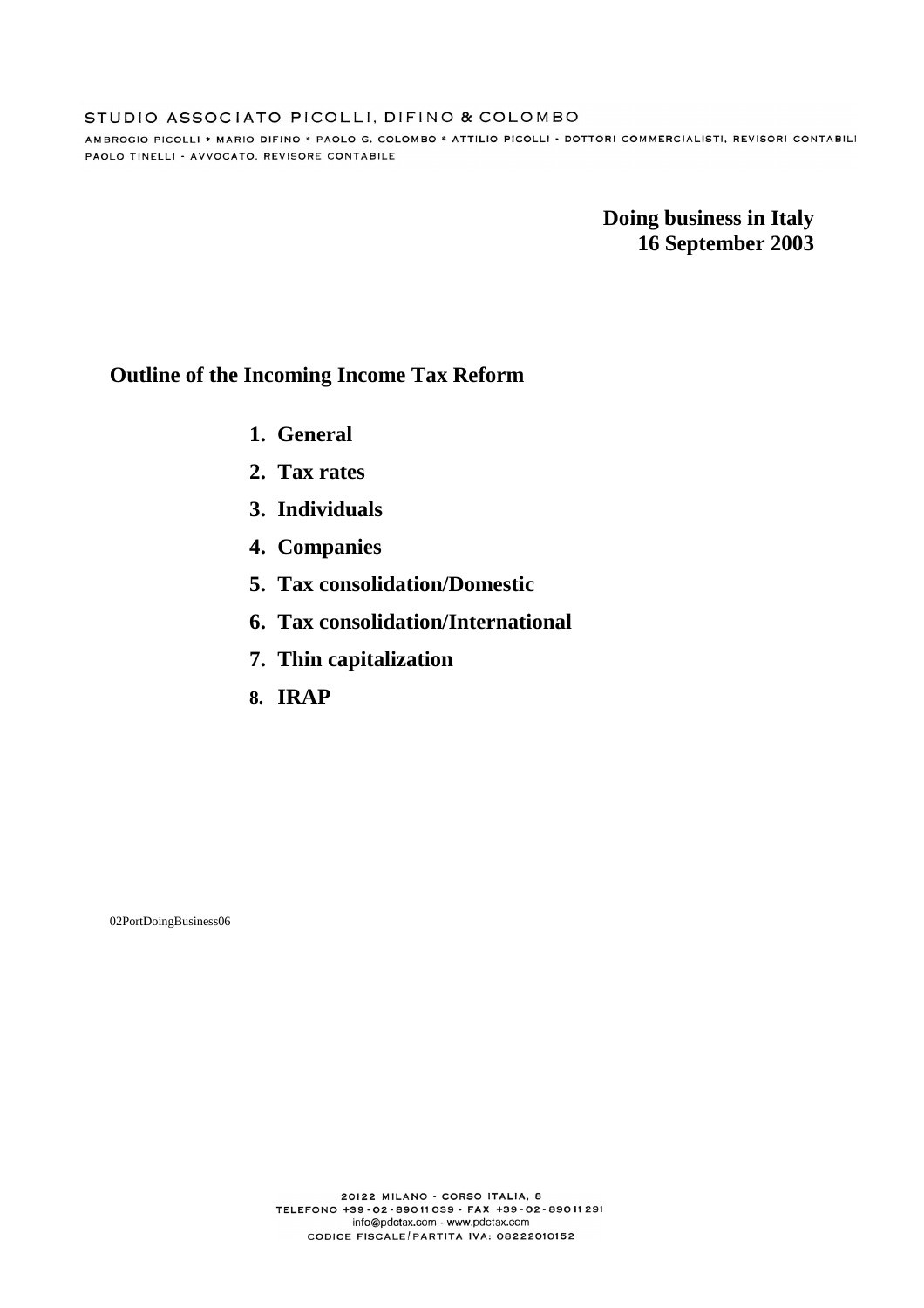#### **1. General**

Objective: to achieve a more competitive tax system and harmonize it with the more efficient regimes of the other European Union Countries.

The framework for the tax reform was approved by the Government on 28 December 2001 and enacted as L. 7 April 2003, No. 80. The Government is implementing the tax reform effective the  $1<sup>st</sup>$  January 2004. Such date is now expected to be met.

Since the tax reform will reduce the tax payers tax burden, the timing and content for its full implementation mostly depends upon the obligation of matching Maastricht EU constraints in terms of public deficit and debenture in respect of the annual gross national product. Therefore the pace for such implementation mostly depends upon how much the GNP will grow over subsequent years. However several changes will occur effective the 1<sup>st</sup> January 2004.

The Government published the first draft of the implementation act last May. Such draft was recently amended and made available few days ago. The following outline is based on such new draft and though general in nature may allow to identify certain advantages and disadvantages from the expected reform and, accordingly, may drive the attention on particular tax planning aspects.

At present there are still several uncertainties for certain specific aspects. The current draft can also be amended.

#### **2. Tax rates**

**Individuals**: IRE tax 23% up to  $\epsilon$  100.000, 33% over  $\epsilon$  100.000 (at present IRPEF tax: 18%, 24%, 32%, 39%, 45%). Due to budget constraints current 2003 rates will be applied also for 2004.

**Companies**: IRES tax 33% (IRPEG tax 36% up to 2002, 34% for 2003 and DIT-Dual Income Tax reduction). IRES 33% is confirmed applicable from 2004.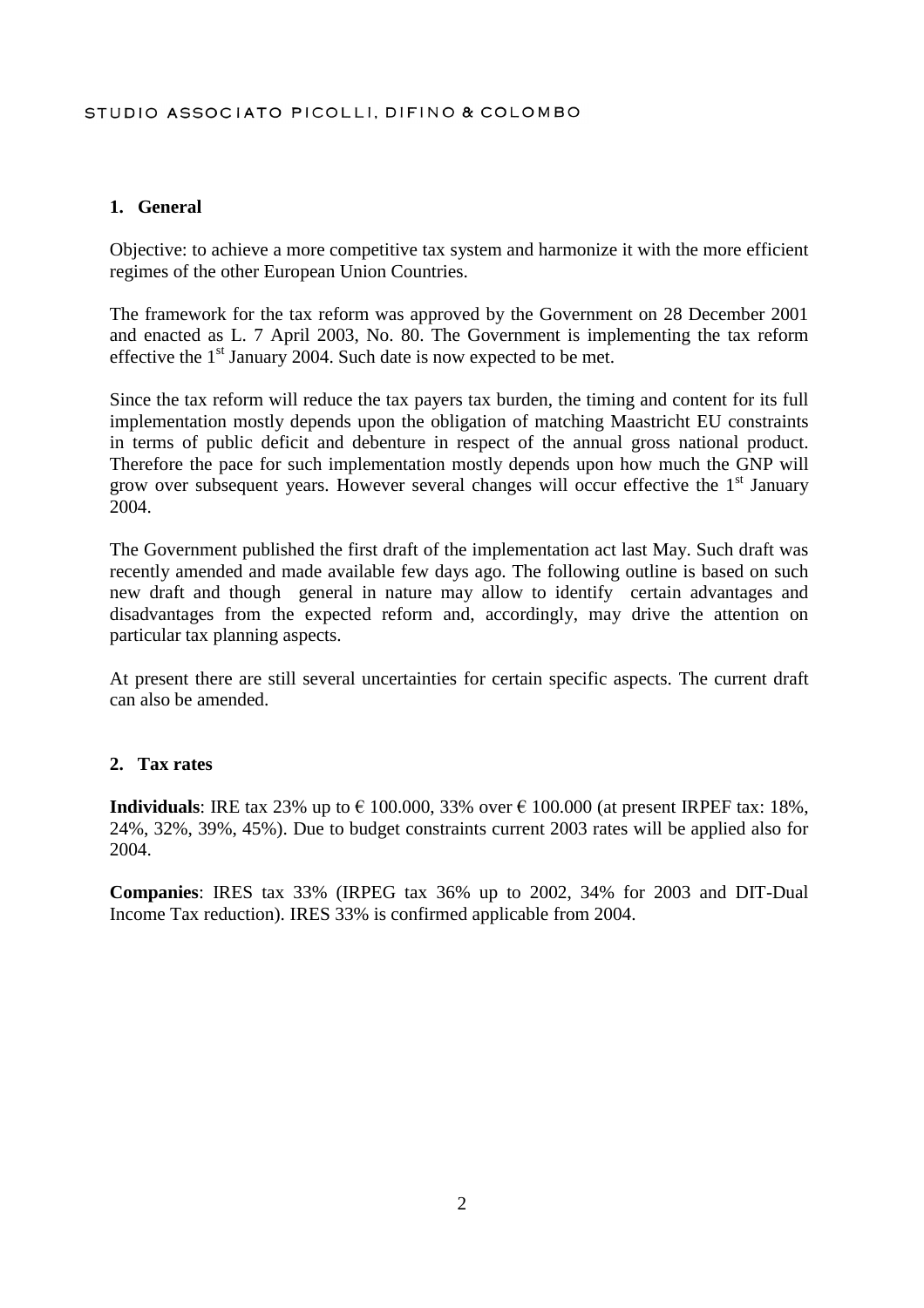## **3. Individuals**:

**Interest income**: expected 12.5% (at present 12.5% or 27%)

**Dividends from qualified participations (ownership over 2% for companies listed on the Stock Exchange, or over 20% for non listed companies)**: ordinary taxation at the 23%/33% rates (2003 rates for 2004) on 40% of dividends, on a cash basis, with no dividends tax credit (at present ordinary taxation with the dividends tax credit offsetting the distributing company IRPEG tax)

**Dividends from non qualified participations**: 12.5% final withholding tax (at present 12.5% final withholding tax, or ordinary taxation with the dividends tax credit)

**Participation exemption: (capital gains and capital losses on qualified participations)**: ordinary taxation on 40% on the amount net of capital losses at the 23%/33% rates (2003 rates for 2004) (at present 27% on the amount net of similar capital losses, with four years losses carryforward)

**Participation exemption: (capital gains and capital losses on non qualified participations**): 12.5% on the amount net of capital losses; capital losses net amount is carried forward over four subsequent years (at present no difference)

### **4. Companies (SPA/SRL)**

**Dividends from qualified and non qualified participations**: ordinary taxation (at the 33% rates) on 5% of dividends received, with no dividends tax credit (at present ordinary taxation with the dividends tax credit), both from any domestic and foreign participated companies. Dividends from low tax jurisdictions are fully subject to taxation unless advance ruling is obtained

**Participation exemption (capital losses)**: not deductible (at present deductible)

**Participation exemption (capital gains)**: not taxable if held for more than one year in operating companies (at present taxable by means of a substitute 19% tax if controlled or associated companies, or ordinary taxation over a maximum five years period if held for more than three financial years)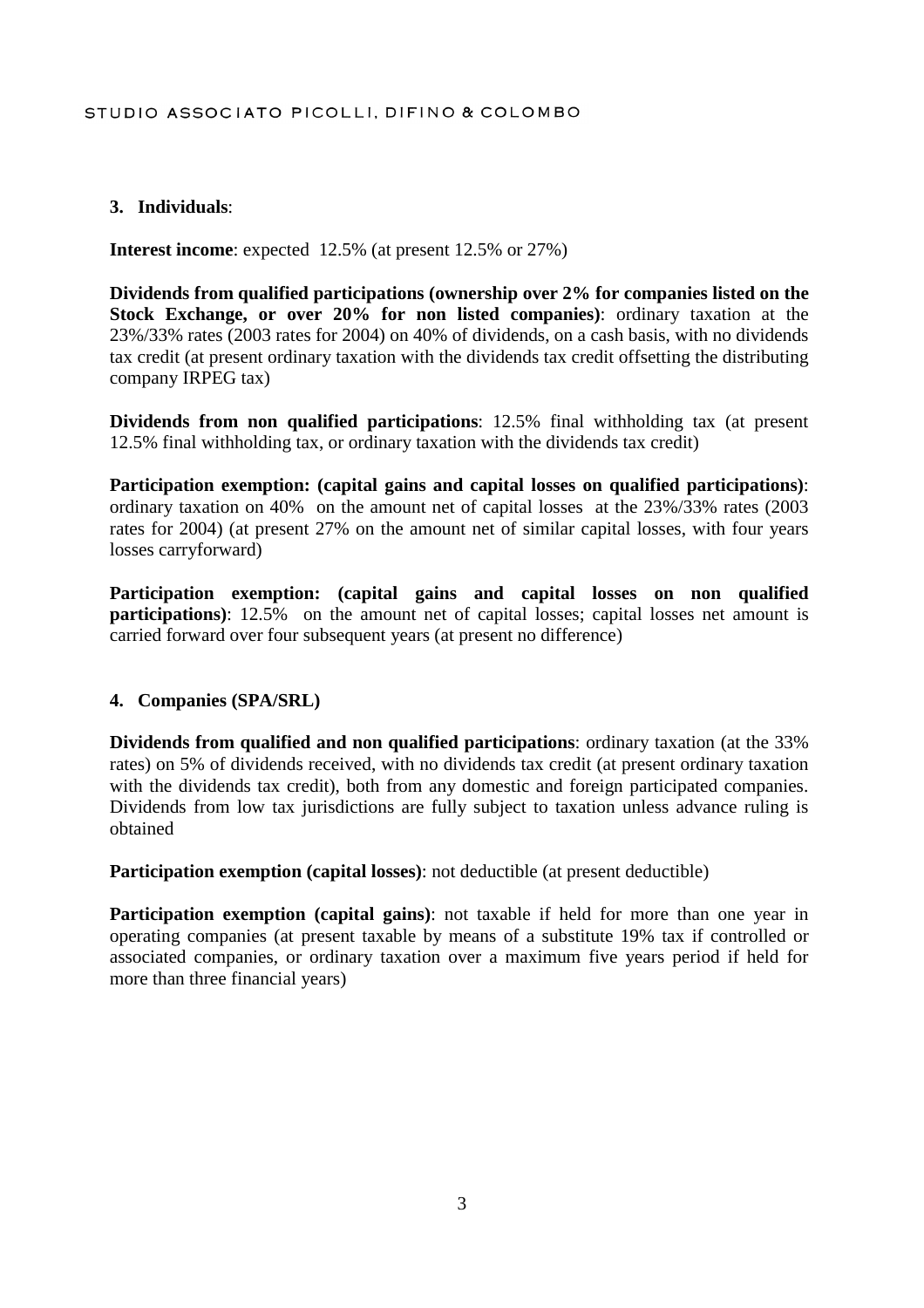**Participation exemption (recognition of devaluations)**: not deductible (at present deductible under certain circumstances)

**Participation exemption (recognition of revaluations)**: not taxable (at present no difference)

**Sale of business held for more than three years**: ordinary taxation at the 33% rates over a maximum five years period (at present either 19% substitute taxation, or ordinary taxation over a maximum five years period)

**Merger losses**: no longer possible to recognize for tax purposes any merger loss, nor to obtain tax deductibility on recognition of same merger loss by applying 19% substitute tax. However present tax regime is applicable on operations approved by the extraordinary shareholders meetings until the  $30<sup>th</sup>$  April 2004.

#### **5. Tax consolidation/Domestic**

New concept by which controlled companies and their parent company (only those selected) can elect to determine the taxable income on a consolidated basis (total amount of taxable profits and tax losses of each participating company).

Dividends between companies of the same tax group are fully tax exempt.

The election is for a three years period.

#### **6. Tax consolidation/International**

New concept by which all foreign controlled companies can be included in a consolidated tax return (total amount of taxable profits and tax losses of each participating company).

Tax credit for foreign income taxes paid in foreign countries are deductible based on percentage of ownership, on a company by company basis, with 5 years carry back and 5 years carry forward.

Dividends are fully tax exempt.

Financial statements must be audited.

The election is for a five years period.